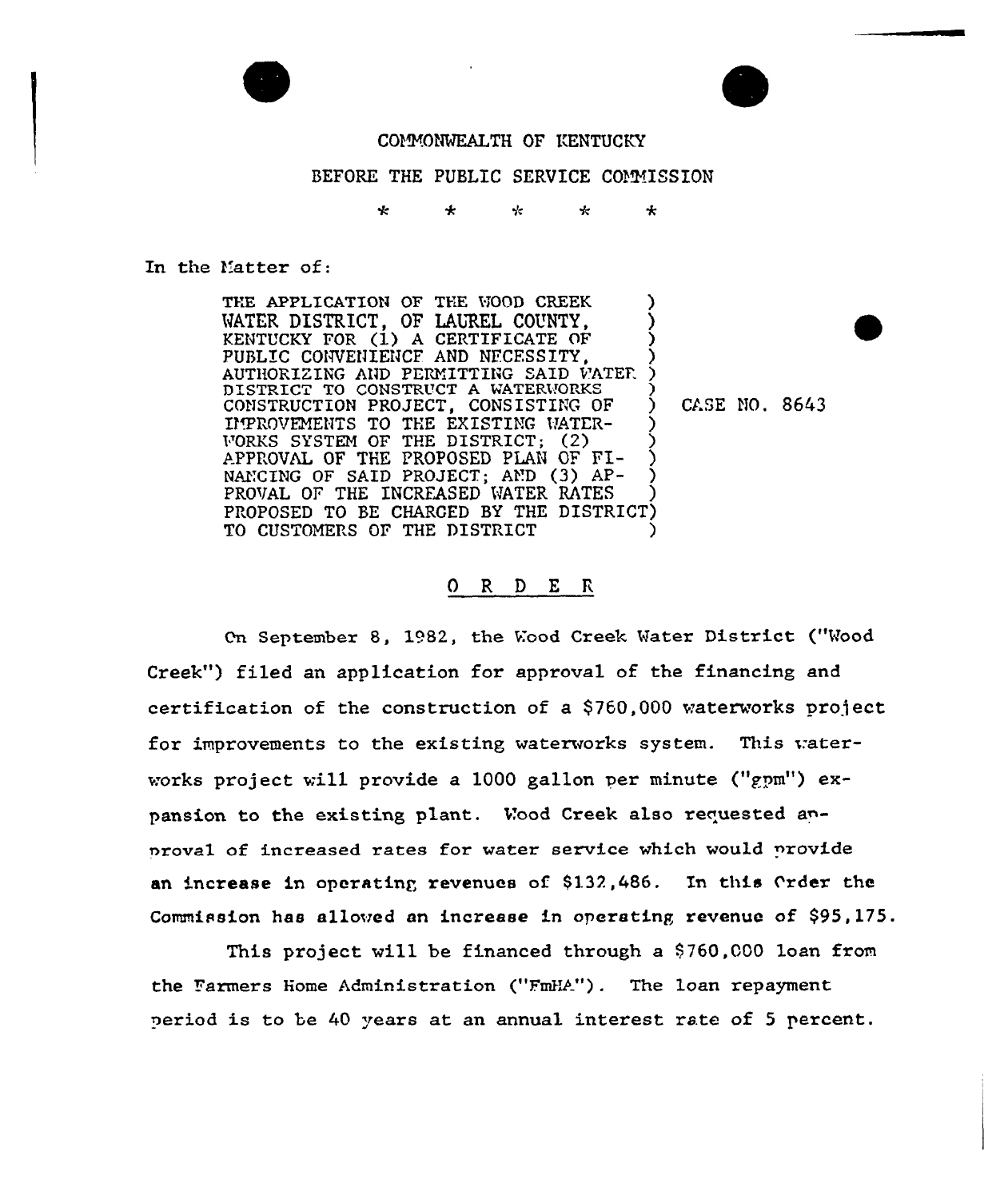Mood Creek is now serving approximately 2,197 customers. The expansion of the waterworks plant will not immediately add any new customers to the Mood Creek Mater District; however, it does allow for the growth in the number of customers when funds become available for line extensions.

The plans and specifications for the proposed construction, as prepared by Russell & Axon, Engineers-Planners-Architects, Inc., ("Engineer"), have been approved by the Natural Resources and Environmental Protection Cabinet.

<sup>A</sup> public hearing in this matter was held December 8, 1982. There were no intervenors and no protests were entered.

#### TEST PERIOD

Mood Creek proposed, and the Commission has accepted, the 12-month period ending June 30, 1982, as the test period in this matter.

#### REVENUES AND EXPENSES

Wood Creek incurred a loss for the test period of \$18,099. Mood Creek proposed adjustments to depreciation and interest expenses to reflect the increases in these accounts from the construction project, which increased its adjusted test period loss to \$71,299. The Commission has accepted Wood Creek's pro forma revenues and expenses with the following adjustments: Mater Sales

During the test period Mood Creek had water sales revenue of \$432,276, including \$36,990 from wholesale distribution to the East Laurel Water District ("East Laurel") for 10 months of the

 $-2-$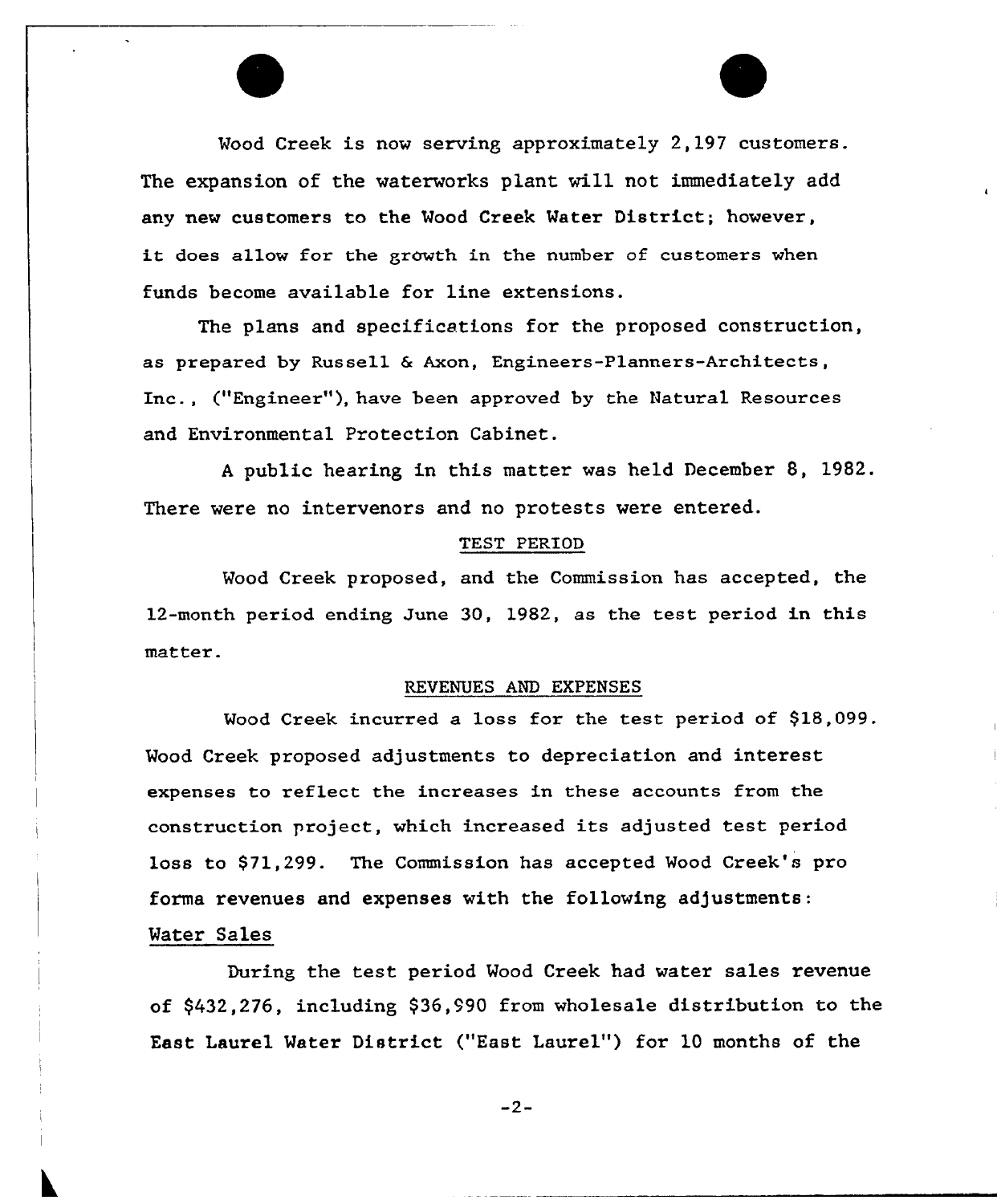



test period beginning in August 1981. To reflect a full year' annualized sales to East Laurel, water sales revenue has been increased by \$7,278, resulting in total water sales revenue of \$439,554.

#### Depreciation Expense

Wood Creek adjusted depreciation expense by \$15,200 to reflect additional depreciation from the construction project. The Commission has further adjusted depreciation expense in accordance with its policy that depreciation should be computed on the basis of original cost of the plant in service less contributions in aid of construction, as the Commission is af the opinion that it is unfair to require ratepayers to provide recovery on that portion of plant which has been provided free of cost. Therefore, the Commission finds that reasonable depreeia-  $\overline{(1)}$ tion expense for rate-making purposes is  $$71,656$ , a reduction in Wood Creek's adjusted depreciation expense of \$37,558.

#### (1) Calculation:

| Utility Plant in Service<br>Less:                                           | \$3,600,512              |
|-----------------------------------------------------------------------------|--------------------------|
| Net Contributions in Aid of Construction                                    | 1,438,364                |
| Net Utility Plant in Service<br>Composite Depreciation Rate                 | \$2,162,148<br>X 2.6111% |
| Depreciation Plant in Service                                               | 56,456                   |
| Depreciation on Proposed Construction<br>+ Depreciation on Plant in Service | 15,200<br>S<br>56,456    |
| Adjusted Depreciation Expense                                               | 71,656                   |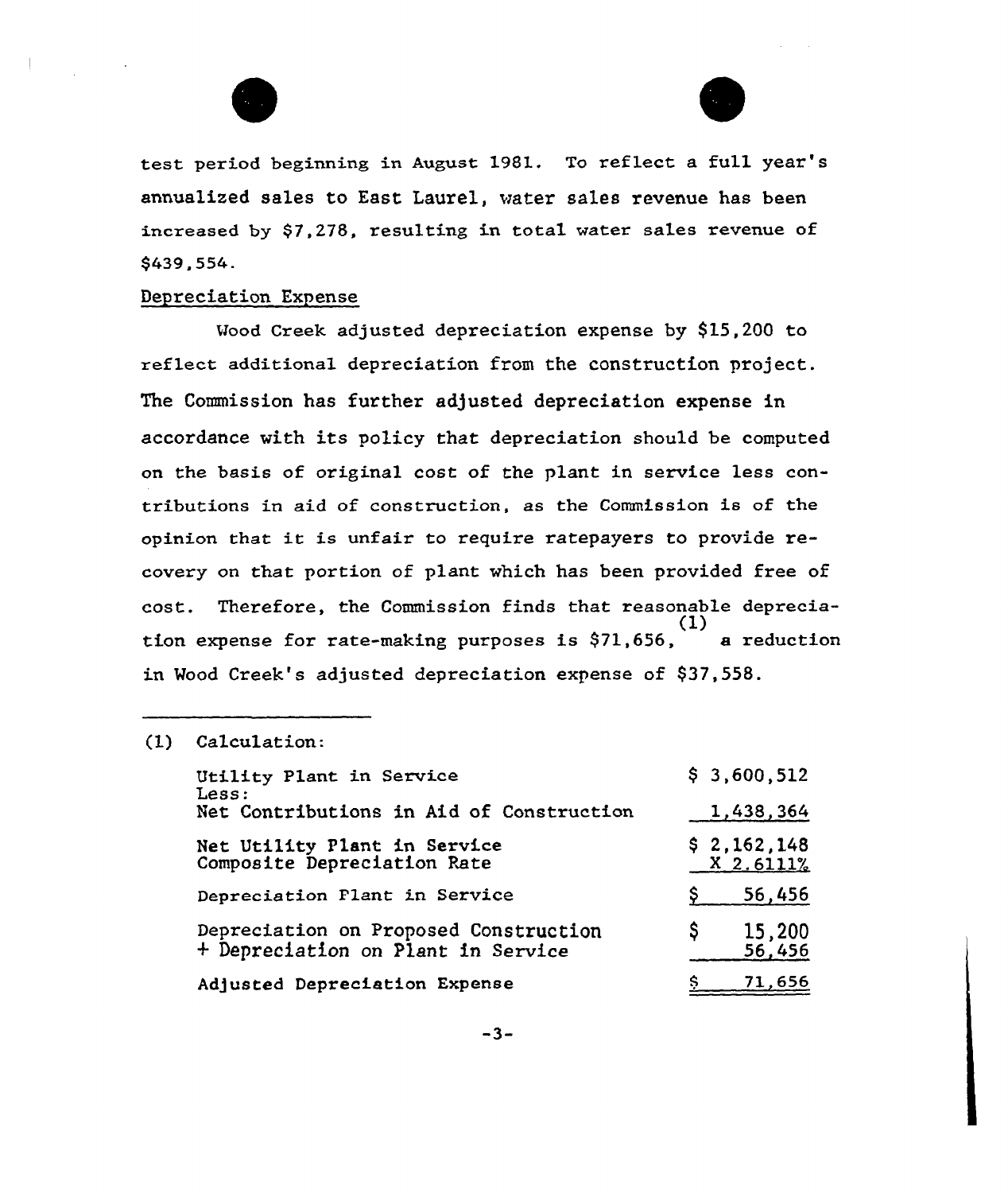#### Telephone Expenses

During the test period, Mood Creek included the residential local telephone service bills of <sup>3</sup> employees in its office expenses. Wood Creek stated that this expense was for emergency night repair service. The Commission is of the opinion that the expense of only one night service phone is reasonable for rate-making purposes. Therefore, the Commission has disalloved tvo-thirds of the annualized residential telephone expense of \$932, a reduction in operating expenses of \$621.

كالمنابذ الماري

#### Transmission Expenses

During the test period Wood Creek incurred an expense of \$3,568 to replace impellers in a pump. The Commission is of the opinion that this expenditure should have been capitalized to Account 325 of the Uniform System of Accounts for Class <sup>C</sup> Mater Utilities. Accordingly, the Commission has depreciated this expense over 5 years, a reduction in operating expenses of \$2,854.

Therefore, the Commission finds that Wood Creek's adjusted test period operations are as follows:

|                                  | Wood Creek          | Commission          | Commission          |
|----------------------------------|---------------------|---------------------|---------------------|
|                                  | Adjusted            | Adjustments         | Adjusted            |
| Operating Revenues               | \$496,769           | 7,278               | \$504,047           |
| Operating Expenses               | 483,689             | (41, 033)           | 442,656             |
| Net Operating Income             | 13,080              | 48.311              | 61,391              |
| Interest Expense<br>Other Income | \$132,019<br>47,640 | S<br>$-0-$<br>$-0-$ | \$132,019<br>47,640 |
| Net Income                       | (71, 299)           | 48.311              | (22, 988)           |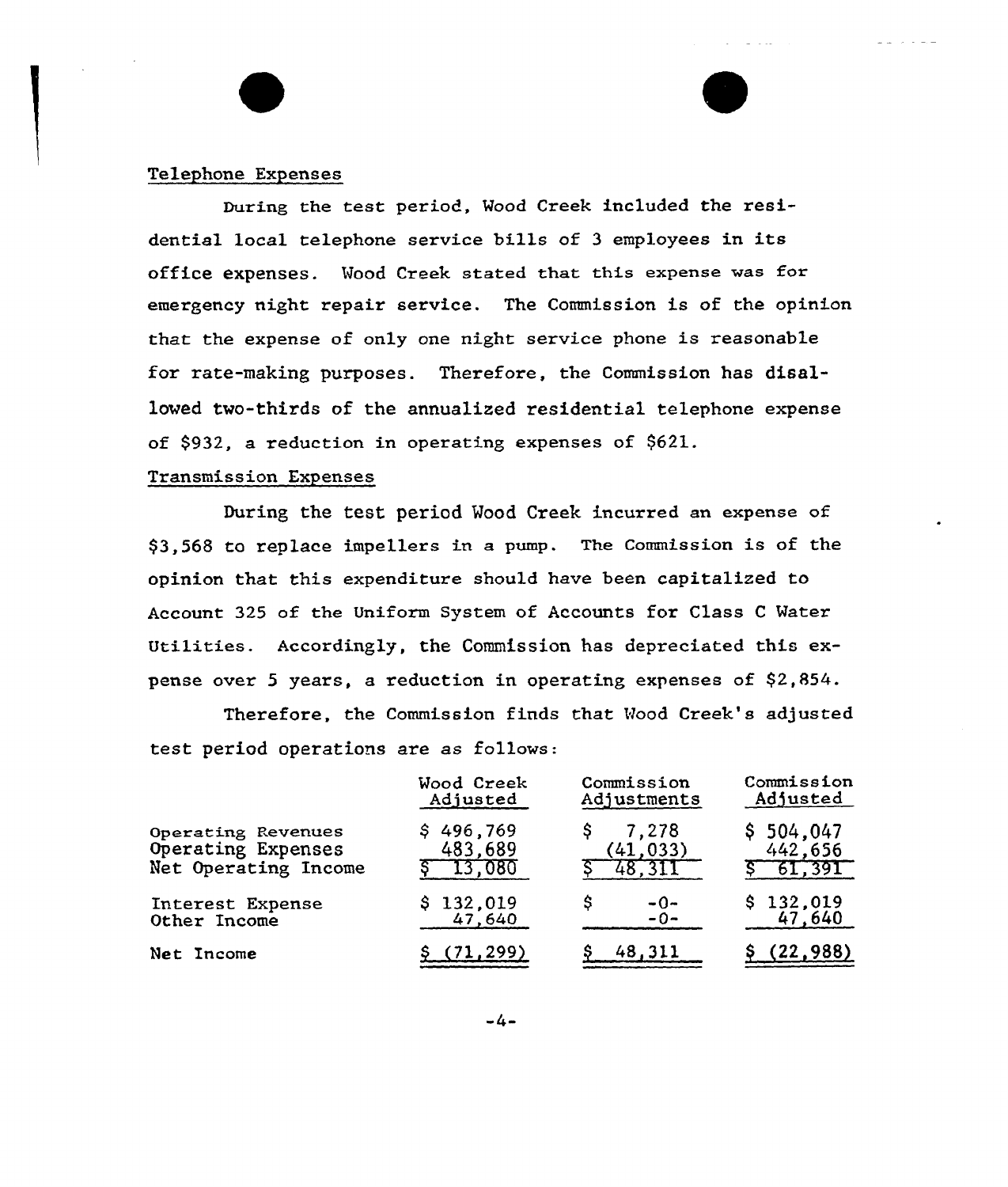#### REVENUE REQUIREMENTS

The Commission has used the debt service coverage ("DSC") method to determine appropriate revenue requirements for Mood Creek. Wood Creek's pro forma average debt service for the next 5 years, including financing of the proposed construction project, is \$170,172. Wood Creek's DSC on adjusted net operating income of \$61,391 plus interest income and miscellaneous nonoperating income of \$41,640 is .64X. The Commission is of the opinion that this coverage is unfair, unjust and unreasonable. Furthermore, the Commission is of the opinion that a DSC of 1.2X is the faix, just and reasonable coverage necessary for Wood Creek to pay its operating expenses and to meet the requirements of its lenders. Accordingly, the Commission has determined that additional rev-(2) enue of \$95,175 is necessary to provide the 1.2X DSC which will insure the future financial stability of Wood Creek.

#### SERVICES PROVIDED TO WEST LAUREL WATER DISTRICT

Wood Creek provides maintenance, construction, and office services to West Laurel Water District ("West Laurel") and is reimbursed for the expenses incurred in providing this service. Naintenance and construction services are reimbursed at the cost of materials and labor, while office services are reimbursed at a flat rate per customer. These reimbursements are acceptable for

| (2) | Adjusted Operating Expenses<br>1.2 X Debt Service (\$170,172)<br>Revenue Requirement<br>Less: Adjusted Operating Revenue | \$442,656<br>204,206<br>\$646.862<br>551,687 |
|-----|--------------------------------------------------------------------------------------------------------------------------|----------------------------------------------|
|     | Increase Allowed                                                                                                         | \$95,175                                     |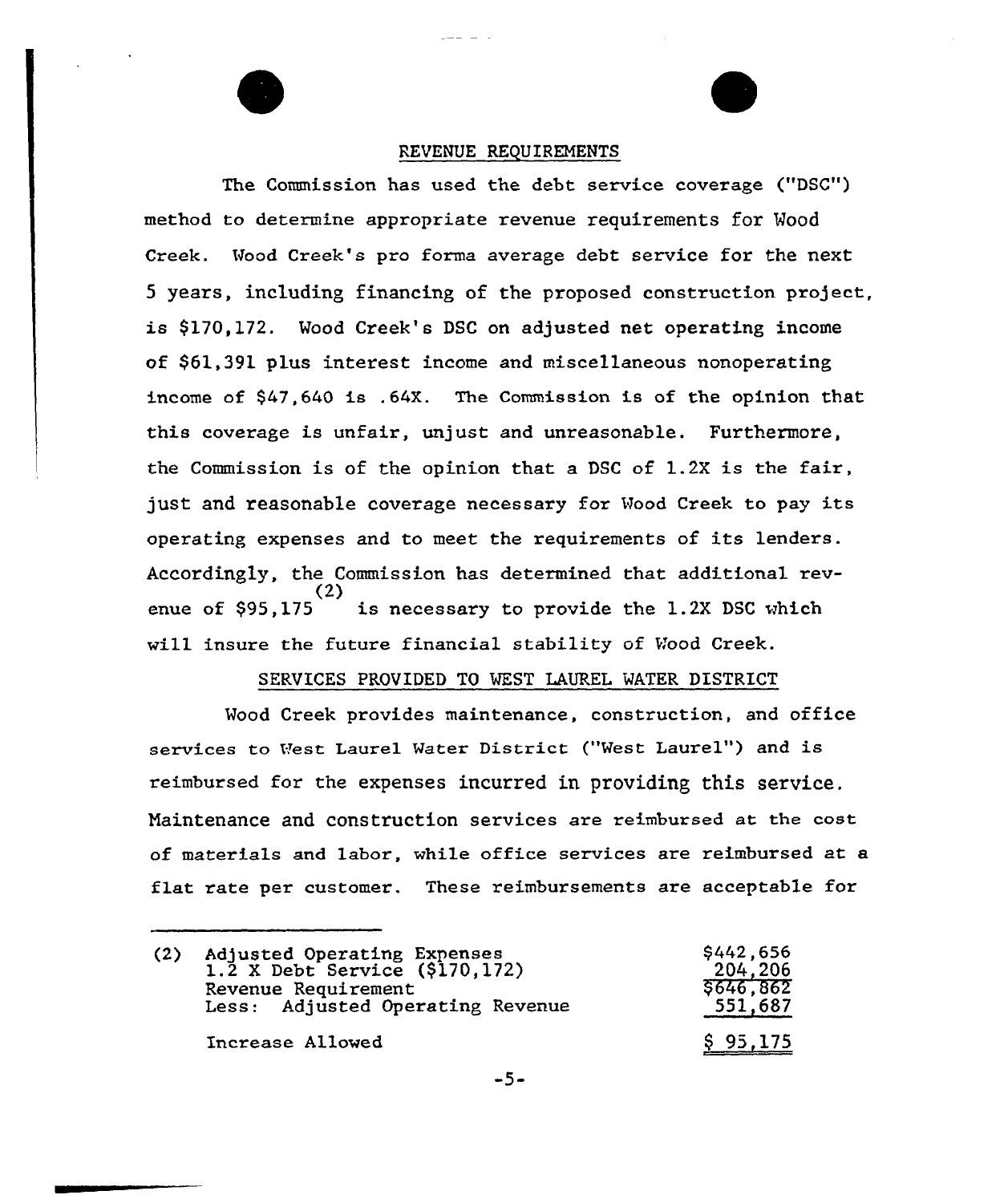the test period. However, the Commission advises Wood Creek that in the future these reimbursements should include a return on any assets used to provide these services at a rate equal to Wood Creek's DSC, so that neither water district is subsidizing the other. The Commission further advises Wood Creek that its method of billing West Laurel for office services should include an annual reconciliation to insure that the full costs of providing these services are recovered.

#### RATE DESIGN

Mood Creek's present rate structure provides for <sup>a</sup> flat rate to be charged all wholesale customers except the City of London ("City"). The rate schedule for the City contains 2 rate blocks covering the first 700,000 gallons and all over 700,000 gallons. Wood Creek proposed to charge all wholesale customers a flat rate per 1,000 gallons of water used. The proposed change will have no significant revenue effect and the Commission is of the opinion that it will be of benefit to both the utility and its customers for all wholesale customers to be billed on a flat rate basis.

#### SUMMARY

The Commission, after consideration of the record and being advised, is of the opinion and finds that:

1. Public convenience and necessity require that the construction proposed in the application and record be performed and a certificate of public convenience and necessity should be granted.

-6-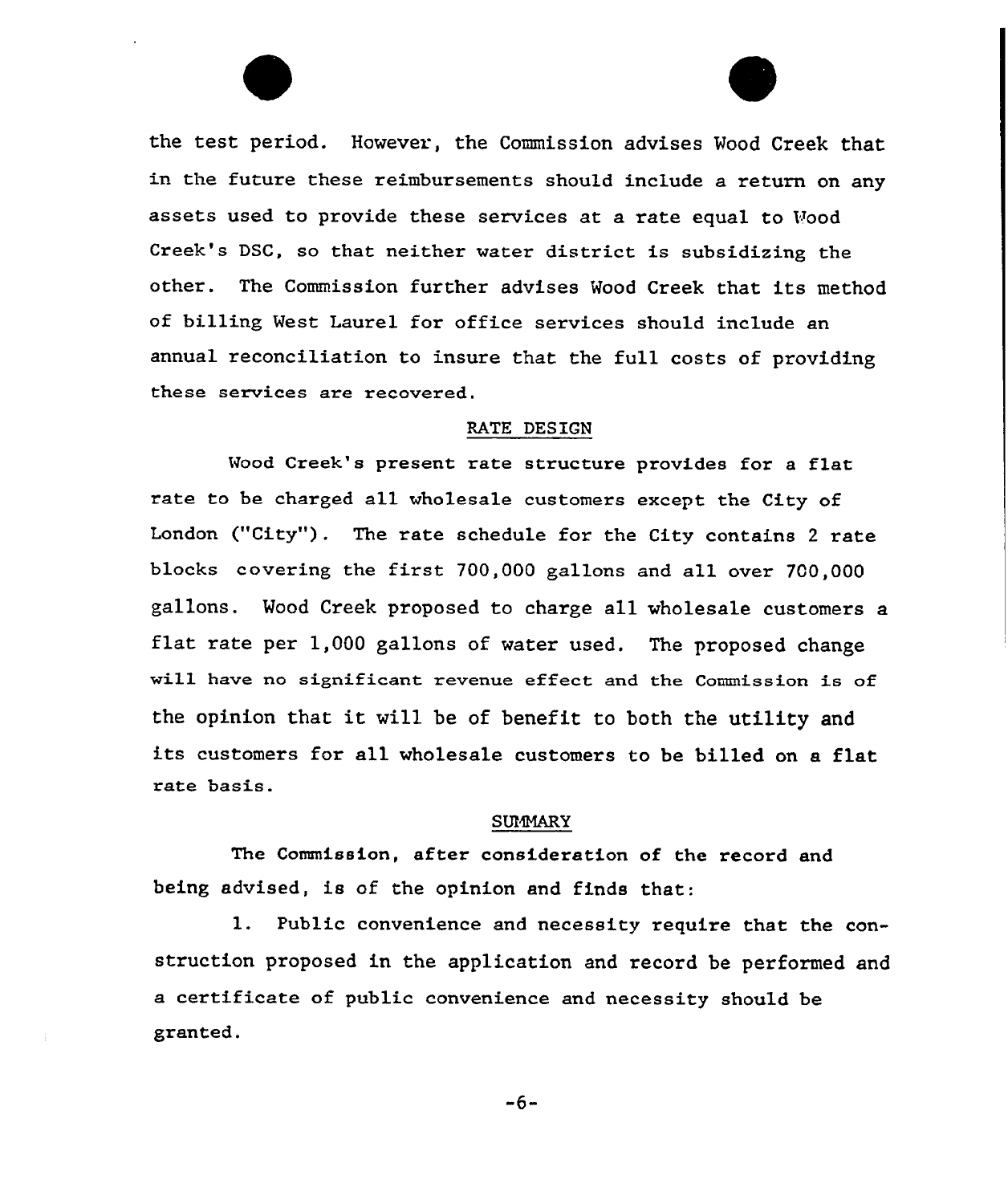2. The proposed construction includes: a 2,000 gpm raw water pump; a flocculation basin with equipment; settling basin modifications invo1ving the installation of settling tubes and a sludge removal system; high-rating the existing filters; additional clearwell capacity; and two 2,000 gpm high service pumps. The cost of this construction will be about  $$760,000$  and is within the scope of project financing that has been secured by Wood Creek.

3. Any deviations from the approved construction which could adversely affect the water treatment facilities should be subject to the prior approval of this Commission.

 $4.$ The proposed borrowing of \$760,000 is for lawful objects within the corporate purposes of Wood Creek, is necessary and appropriate for and consistent with the proper performance of services to the public by Wood Creek, should not impair its ability to perform these services and is reasonably necessary and appropriate for such purposes.

5. Hood Creek should furnish duly verified documentation of the total cost of this project including the cost of construction and all other capitalized costs (engineering, legal and administrative, etc.) within <sup>60</sup> days of the date that construction is substantially completed.

6. Wood Creek's contract with its Engineer should require the provision of full-tine resident inspection under the general supervision of a professional engineer with a Kentucky registration

 $-7-$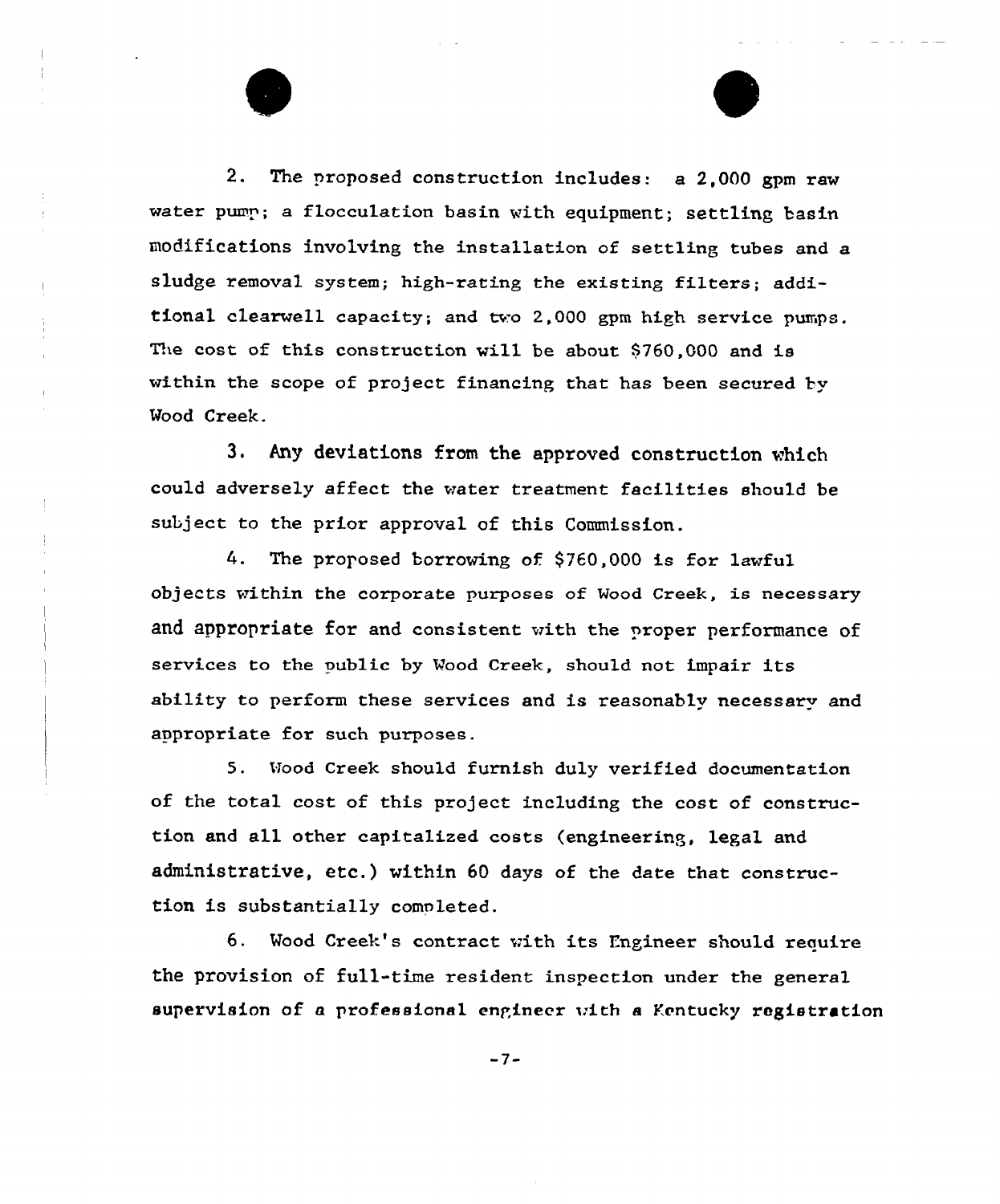in civil or mechanical engineexing. This supervision and inspection should insure that the construction work is done in accordance with the contract plans and specifications and in conformance with the best practices of the construction trades involved in the project.

7. Mood Creek should require the Engineer to furnish a copy of the record plans and a signed statement that the construction has been satisfactorily completed in accordance with the contract plans and specifications within 60 days of the date of substantial completion of this construction.

8. Mood Creek should file with the Commission a copy of all contractual agreements for the provision of services or the purchase of services which are subject to the approval of this Commission.

9. The rates proposed by Mood Creek will produce revenues in excess of the revenues found reasonable herein and should be denied upon application of KRS 278.030.

10. The proposed change in rate structure vill be of benefit to Wood Creek and its customers and should be approved.

ll. Mood Creek should capitalize the expenditure for pump impellers in Account 325 of the Uniform System of Accounts for Class <sup>C</sup> Mater Utilities, and depxeciate this expenditure over 5 years.

12. The rates and charges in Appendix A are the fair, just and reasonable rates to be charged by Mood Creek in that they should produce gross annual revenue of \$646,862.

 $-8-$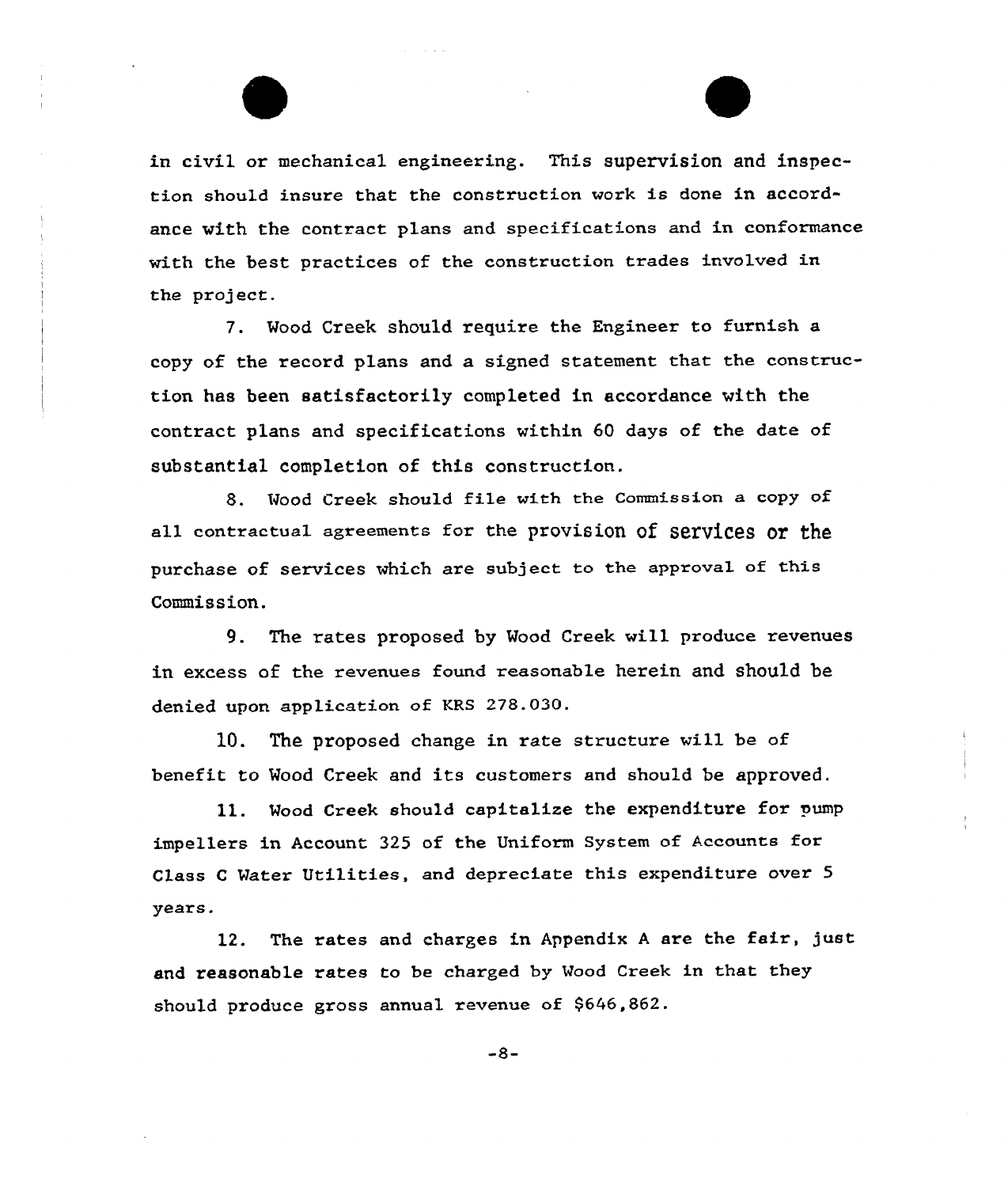IT IS THEREFORE ORDERED that Wood Creek be and it hereby is granted a certificate of public convenience and necessity to proc ed with the proposed construction project as set forth in the plans and specifications of record herein.

E

 $\alpha$  . The second  $\alpha$ 

IT IS FURTHER ORDERED that any deviations from the approved construction which could adversely affect the water treatment facilities shall be subject to the prior approval of this Commission.

IT IS FURTHER ORDERED that Vood Creek be and it hereby is authorized to borrow 9760,000 at <sup>S</sup> percent interest from the FmHA over a 40-year period. Further the project funds shall be used only for the lawful objects of Mood Creek as set. forth in the application.

IT IS FURTHER ORDERED that Mood Creek shall file with the Commission duLy verified documentation which shows the total costs of construction herein certificated including all capitalized costs (engineering, legal, admisistrative, etc.) within 60 days of the date that construction is substantially completed.

IT IS FURTHER ORDERED that the contract between Mood Creek and its Engineer shall require the provision of full-time resident inspection under the general supervision of a professional engineer with a Kentucky registration in civil or mechanical engineering. This supervision and inspection shall insure that the construction work is done in accordance with the contract plans and specifications and conforms with the best practices of the construction trades involved in the project.

 $-9-$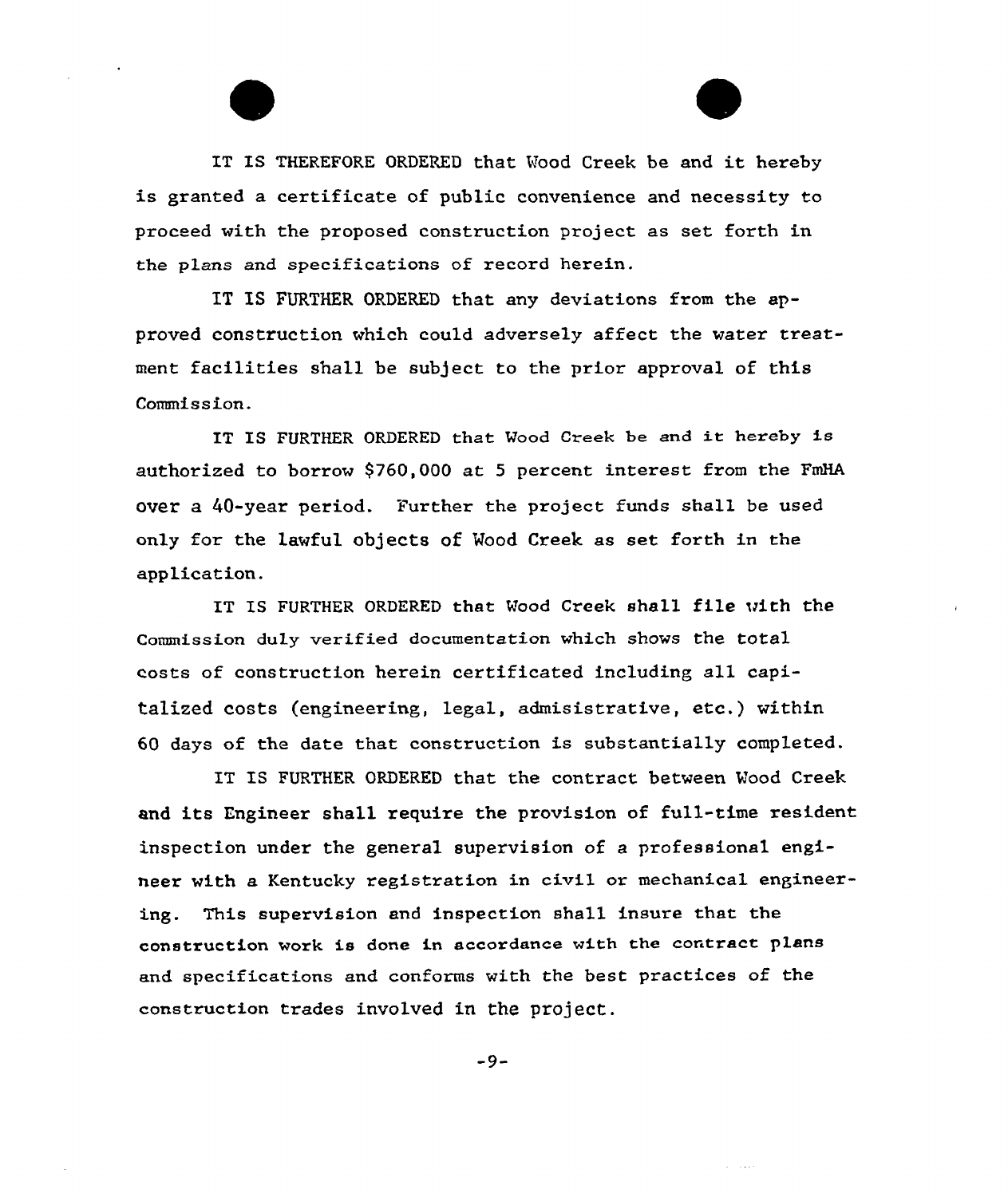IT IS FURTHER ORDERED that Wood Creek shall require the Engineer to furnish the Commission with a copy of the record drawings and a signed statement that the construction has been satisfactorily completed and done in accordance with the contract plans and specifications within 60 days of the date of substantial completion of the proposed construction.

IT IS FURTHER ORDERED that Mood Creek shall file with the Commission a copy of all contractual agreements for the provision of services or for the purchase of services which are subject to the approval of this Commission.

IT IS FURTHER ORDERED that the rates proposed by Wood Creek be and they hereby are denied.

IT IS FURTHER ORDERED that the change in rate structure proposed by Mood Creek be and it hereby is approved effective For service rendered on and after the effective date of this order.

IT IS FURTHER ORDERED that Wood Creek shall capitalize and depreciate the expenditure for pump impellers.

IT IS FURTHER ORDERED that the rates and charges in Appendix <sup>A</sup> be and they hexeby are approved as the fair, just and reasonable rates and charges to be charged by Wood Creek for service rendered on and after the date of this Order.

IT IS FURTHER ORDERED that within 30 days of the date of this Order Mood Creek shall file its revised tariff sheets setting forth the rates approved herein and rules and regulations governing the pxovision of service.

 $-10-$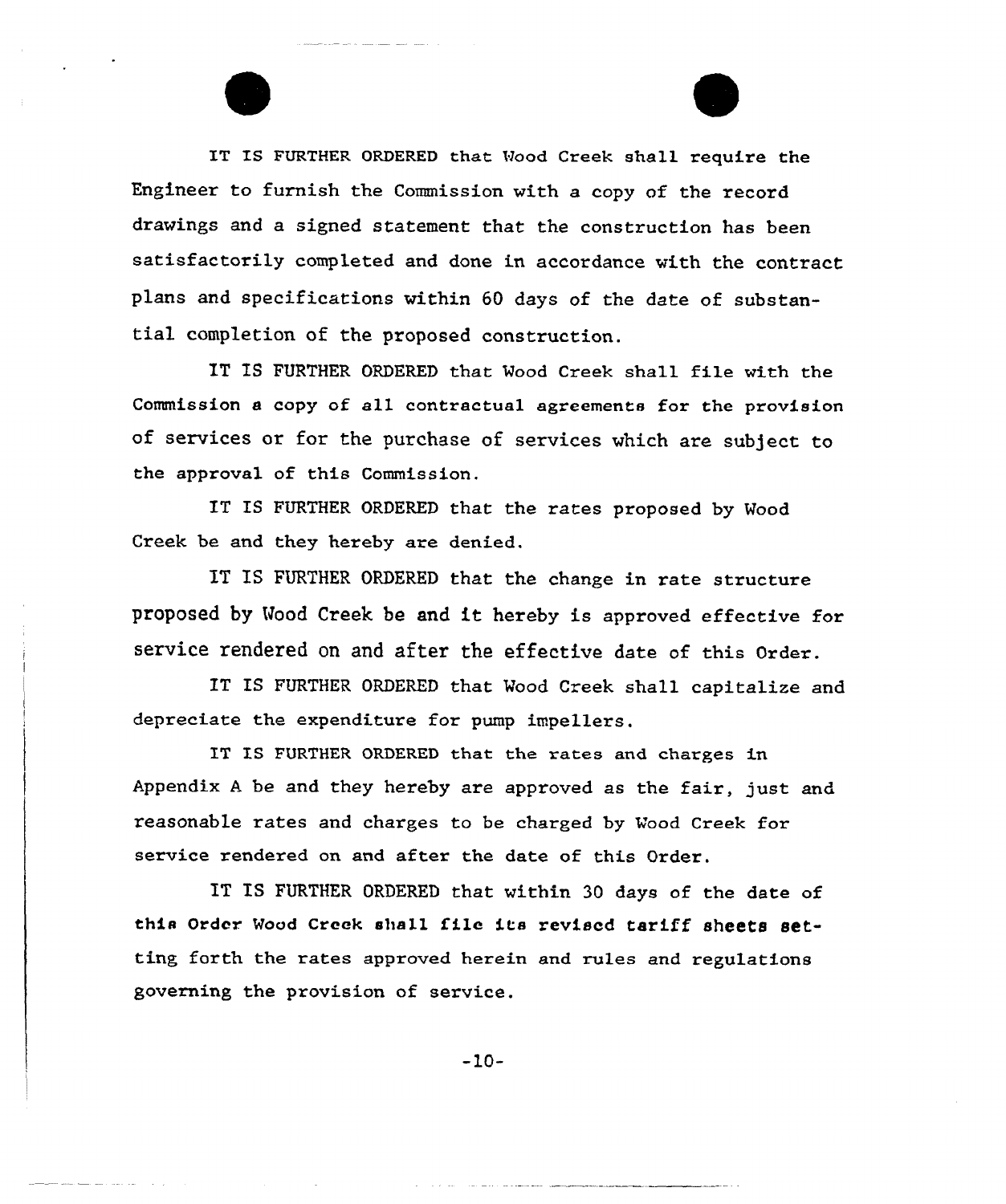

Nothing contained herein shall be deemed a warranty of the Commonwealth of Kentucky, or any agency thereof, of the financing herein authorised.

Done at Frankfort, Kentucky, this 14th day of March, 1983.

PUBLIC SERVICE COMMISSION

Vierdi

Commi

ATTEST:

**Secretary** 

 $\alpha$  ,  $\alpha$  ,  $\alpha$  ,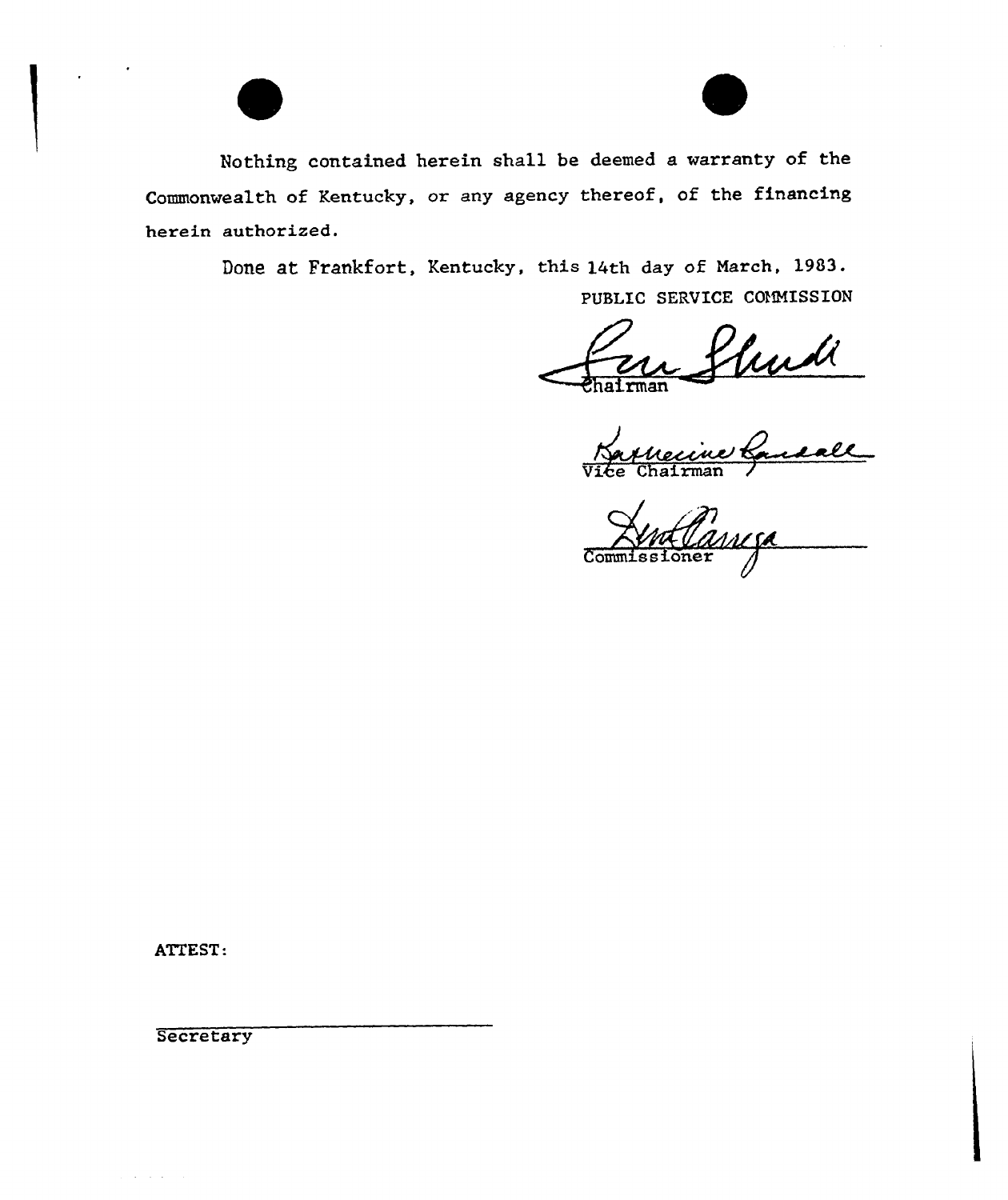



#### APPENDIX A

APPENDIX TO AN ORDER OF THE PUBLIC SERVICE COMMISSION IN CASE NQ. <sup>8643</sup> DATED March 14, 1983.

The following rates are prescribed for customers served by Wood Creek Water District. All other rates and charges not specifically mentioned herein shall remain the same as those in effect under authority of the Commission prior to the effective date of this Order.

#### 5/8-Inch X 3/4-Inch Meter

#### Gallonage Block Rate

| <b>First</b><br>Next<br><b>Next</b><br>Next | 2,000 gallons<br>1,500 gallons<br>$1,500$ gallons<br>2,500 gallons |
|---------------------------------------------|--------------------------------------------------------------------|
| Over                                        | 7,500 gallons                                                      |

| <b>\$7.85 Minimum</b> |  |                          |
|-----------------------|--|--------------------------|
|                       |  | $2.45$ per 1,000 gallons |
|                       |  | 1.85 per $1,000$ gallons |
|                       |  | 1.50 per $1,000$ gallons |
|                       |  | 1.20 per $1,000$ gallons |

#### 3/4-Inch Meter

#### Gallonage Block

| Next         | First 3,500 gallons<br>1,500 gallons |
|--------------|--------------------------------------|
| Next<br>Over | 2,500 gallons<br>7,500 gallons       |

#### Rate

| \$11.53 Minimum |  |                            |
|-----------------|--|----------------------------|
|                 |  | 1.85 per $1,000$ gallons   |
|                 |  | $1.50$ per $1,000$ gallons |
|                 |  | $1.20$ per $1,000$ gallons |

#### 1-Inch Meter

#### Gallonage Block

|      | <b>First 5,000 gallons</b> |
|------|----------------------------|
| Next | 2,500 gallons              |
| Over | 7,500 gallons              |

#### Rate

| <b>\$14.30 Minimum</b> |  |                                                      |
|------------------------|--|------------------------------------------------------|
|                        |  | 1.50 per 1,000 gallons<br>$1.20$ per $1,000$ gallons |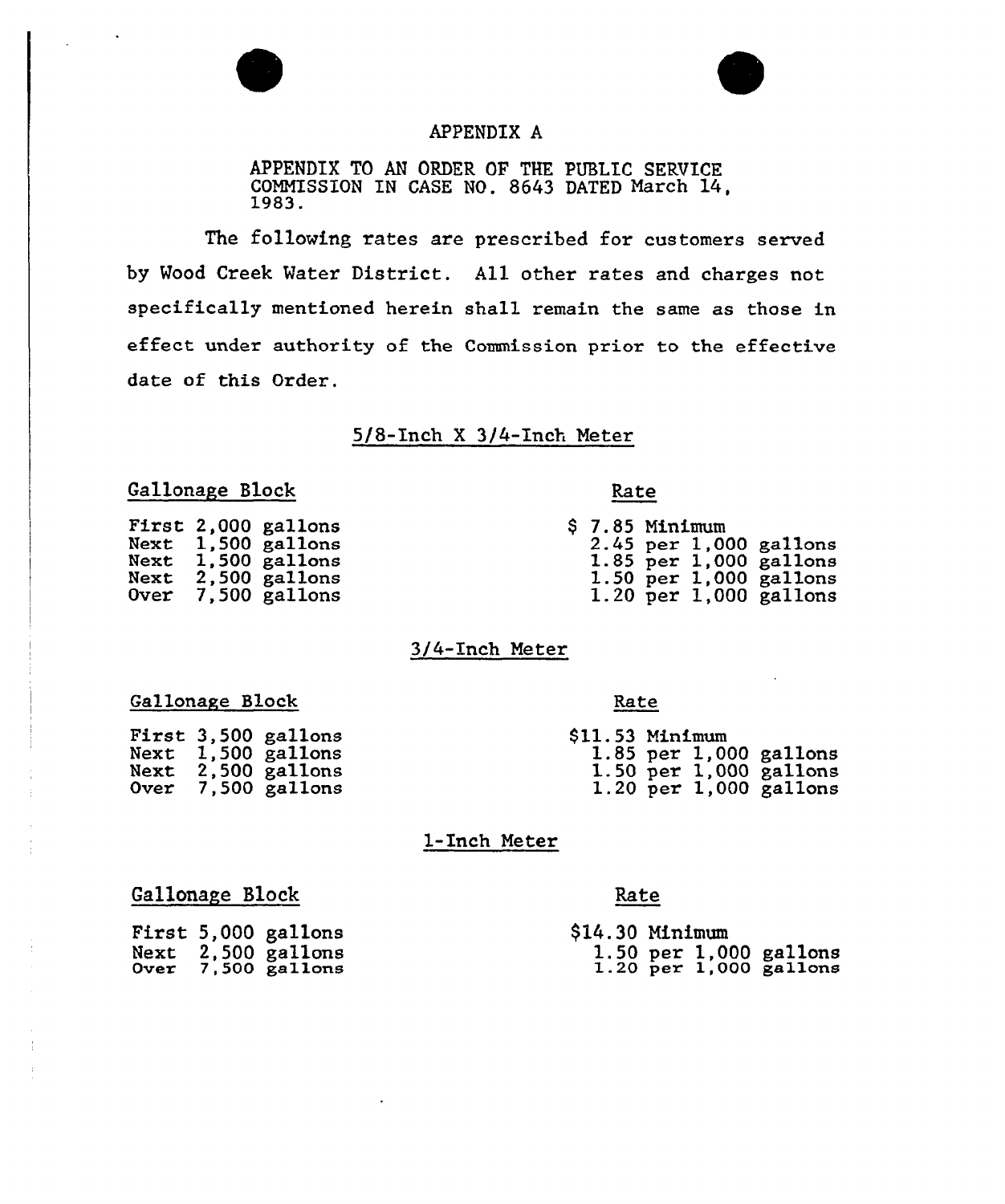

1\$-Inch Meter

### Gallonage Block

**First 10,000**<br>Over 10,000

 $\Delta \sim 10^{-4}$ 

 $\mathbf{I}$ 

 $\mathcal{L}$ 

#### Rate

 $$21.05$  Minimum<br>1.20 per 1,000 gallons

2-Inch Meter

#### Gallonage Block

First: 20,000 Over 20,000

#### Rate

\$33.05 Minimu  $1.20$  per  $1,000$  gallon

#### Wholesale

All Usage

.80 per 1,000 gallons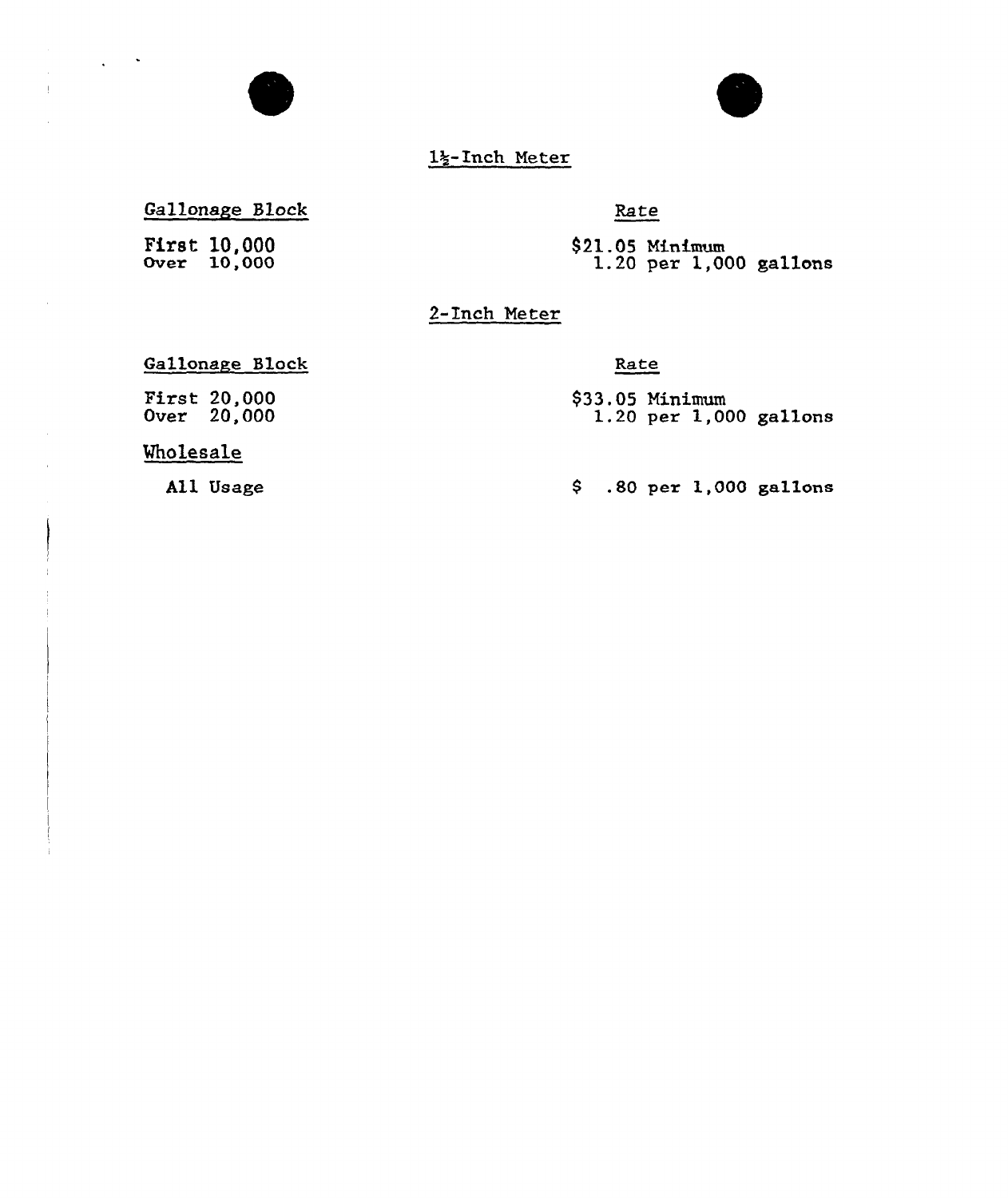# TO BE CONTINUED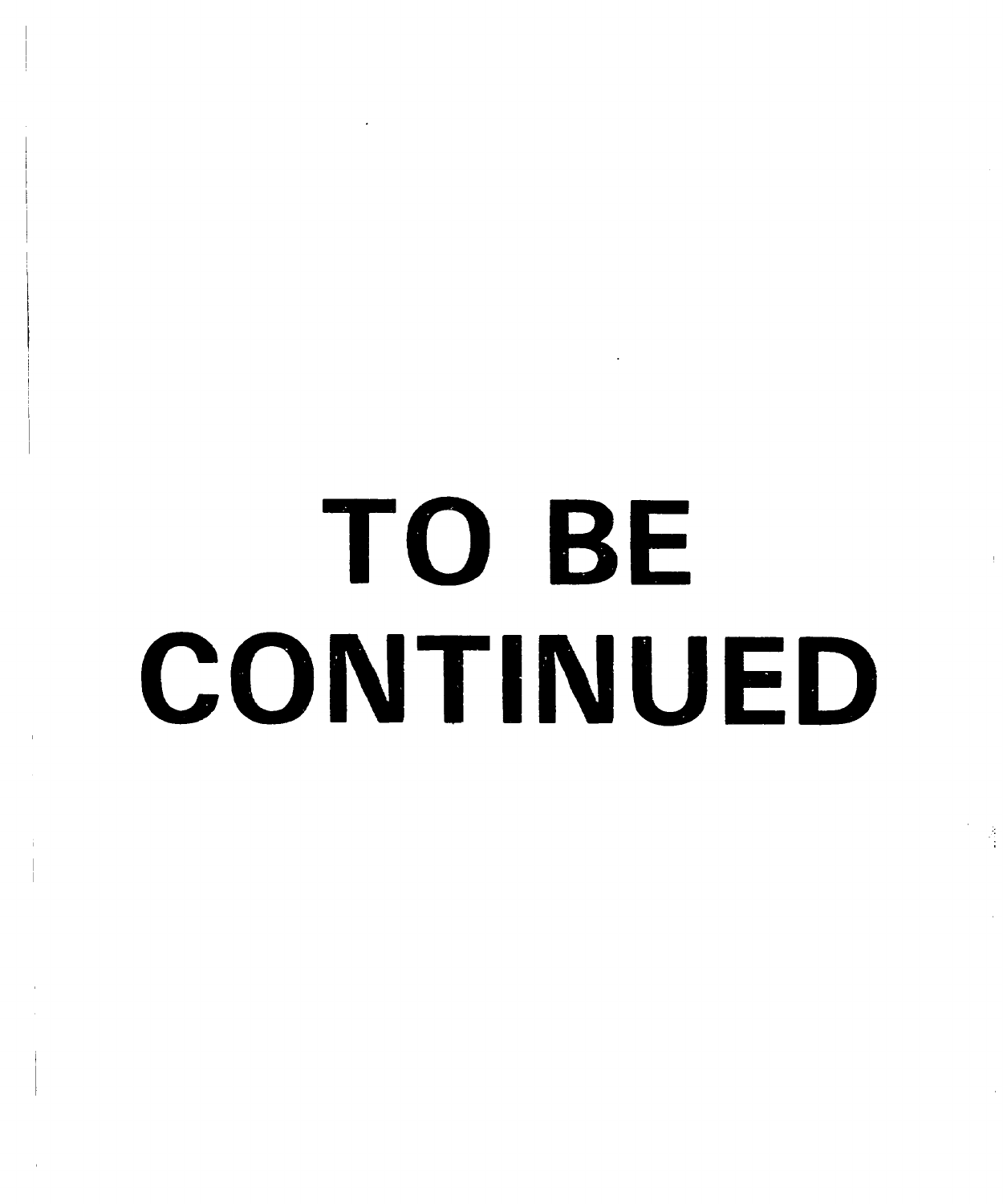# END OF ROLL